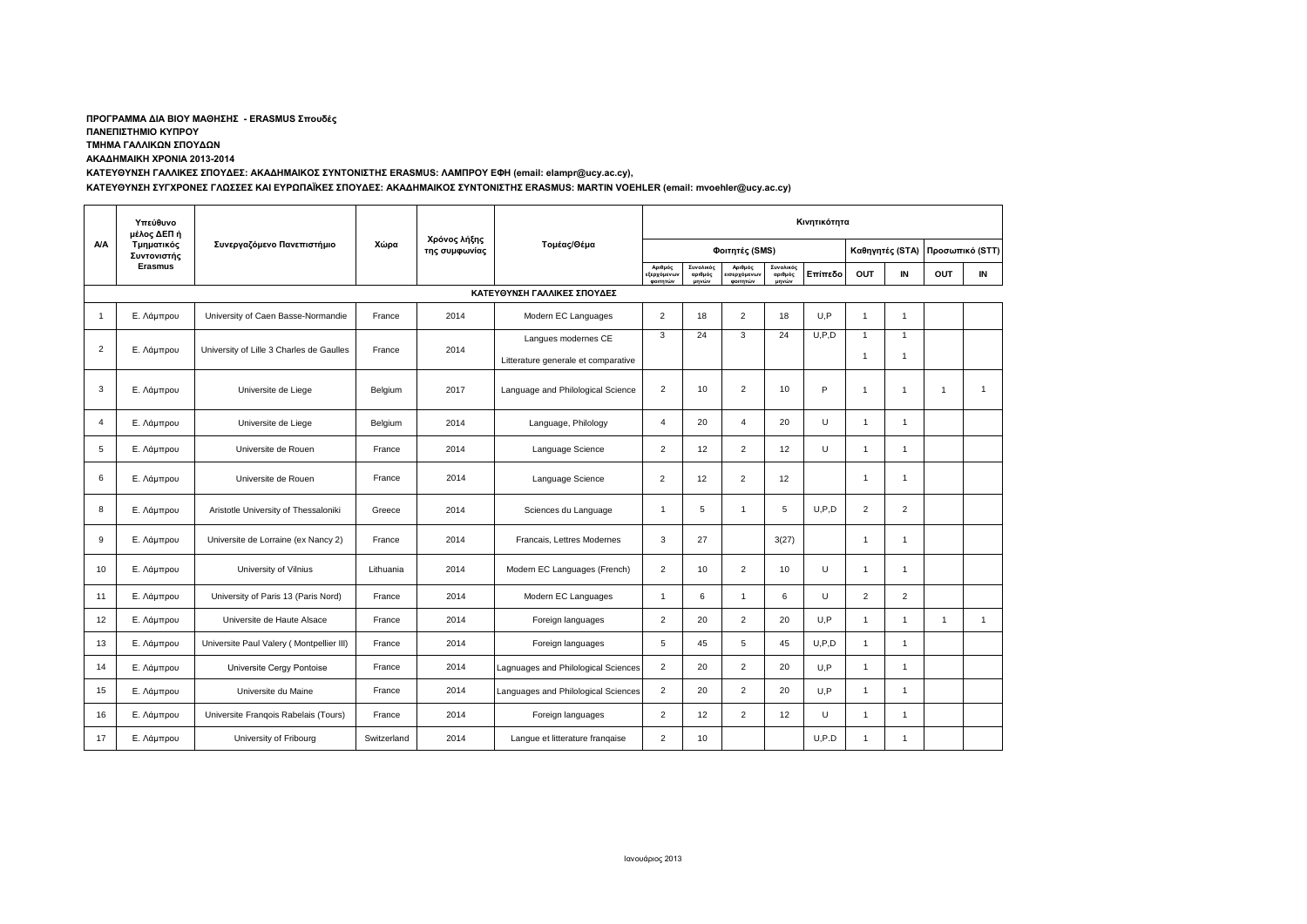## **ΠΡΟΓΡΑΜΜΑ ΔΙΑ ΒΙΟΥ ΜΑΘΗΣΗΣ - ERASMUS Σπουδές**

**ΠΑΝΕΠΙΣΤΗΜΙΟ ΚΥΠΡΟΥ**

**ΤΜΗΜΑ ΓΑΛΛΙΚΩΝ ΣΠΟΥΔΩΝ**

**ΑΚΑΔΗΜΑΙΚΗ ΧΡΟΝΙΑ 2013-2014**

**ΚΑΤΕΥΘΥΝΣΗ ΓΑΛΛΙΚΕΣ ΣΠΟΥΔΕΣ: ΑΚΑΔΗΜΑΙΚΟΣ ΣΥΝΤΟΝΙΣΤΗΣ ERASMUS: ΛΑΜΠΡΟΥ ΕΦΗ (email: elampr@ucy.ac.cy),** 

**ΚΑΤΕΥΘΥΝΣΗ ΣΥΓΧΡΟΝΕΣ ΓΛΩΣΣΕΣ ΚΑΙ ΕΥΡΩΠΑΪΚΕΣ ΣΠΟΥΔΕΣ: ΑΚΑΔΗΜΑΙΚΟΣ ΣΥΝΤΟΝΙΣΤΗΣ ERASMUS: MARTIN VOEHLER (email: mvoehler@ucy.ac.cy)**

|     | Υπεύθυνο<br>μέλος ΔΕΠ ή<br>Τμηματικός<br>Συντονιστής<br>Erasmus | Συνεργαζόμενο Πανεπιστήμιο                       | Χώρα      | Χρόνος λήξης<br>της συμφωνίας | Τομέας/Θέμα                                        | Κινητικότητα                      |                               |                                                   |                               |         |                 |                |                 |    |
|-----|-----------------------------------------------------------------|--------------------------------------------------|-----------|-------------------------------|----------------------------------------------------|-----------------------------------|-------------------------------|---------------------------------------------------|-------------------------------|---------|-----------------|----------------|-----------------|----|
| A/A |                                                                 |                                                  |           |                               |                                                    | Φοιτητές (SMS)                    |                               |                                                   |                               |         | Καθηγητές (STA) |                | Προσωπικό (STT) |    |
|     |                                                                 |                                                  |           |                               |                                                    | Αριθμός<br>εξερχόμενω<br>φοιτητών | Συνολικός<br>αριθμός<br>μηνών | Αριθμός<br><mark>εισερχόμενω</mark> ι<br>φοιτητών | Συνολικός<br>αριθμός<br>μηνών | Επίπεδο | OUT             | IN             | OUT             | IN |
| 18  | Ε. Λάμπρου                                                      | Universite Jean Moulin Lyon 3                    | France    | 2014                          | Langues/Languages & Philological<br>Sciences       | $\overline{2}$                    | 12                            | 3                                                 | 12                            | U       | $\overline{1}$  | $\overline{1}$ |                 |    |
| 19  | Ε. Λάμπρου                                                      | L' Universite de Franche-Comte                   | France    | 2014                          | Langues et philology (francais)                    | $\overline{2}$                    | 18                            | $\overline{2}$                                    | 18                            | U, P    | $\overline{1}$  | $\overline{1}$ |                 |    |
| 20  | Ε. Λάμπρου                                                      | Universite Franqois Rabelais (Tours)             | France    | 2014                          | Foreign languages                                  | $\overline{2}$                    | 12                            | $\overline{2}$                                    | 12                            |         | $\overline{1}$  | $\overline{1}$ |                 |    |
| 21  | Ε. Λάμπρου                                                      | Katholische Universitat Eichstatt-<br>Ingolstadt | Germany   | 2015                          | Languages and Philological Sciences<br>(French)    | 2                                 | 12                            | $\overline{2}$                                    | 12                            | U       | $\overline{1}$  | $\overline{1}$ |                 |    |
| 22  | Ε. Λάμπρου                                                      | Durham University                                | <b>UK</b> | 2014                          | French Language                                    |                                   |                               |                                                   |                               |         | $\overline{1}$  | $\mathbf{1}$   |                 |    |
| 23  | Ε. Λάμπρου                                                      | Universite Blaise-Pascal-Clermont-<br>Ferrand II | France    | 2014                          | Languages and Philological Scienes<br>Linguistique | $\overline{2}$<br>2               | 24<br>24                      | $\overline{2}$<br>2                               | 24<br>24                      | U.P     | $\overline{2}$  | $\overline{2}$ |                 |    |
| 24  | Ε. Λάμπρου                                                      | L'Universite de Mons                             | Belgium   | 2014                          | <b>Translation Studies</b>                         | 2                                 | 20                            | $\overline{1}$                                    | 10                            | U.P     | $\overline{1}$  | $\mathbf{1}$   |                 |    |
| 25  | Ε. Λάμπρου                                                      | Universita degli Studi di Genova                 | Italy     | 2014                          | Languages and Philological Sciences                | $\mathbf{1}$<br>$\overline{1}$    | 10<br>10                      | $\overline{1}$<br>$\overline{1}$                  | 10<br>10                      | P<br>D  | $\mathbf{1}$    | $\overline{1}$ |                 |    |
| 26  | Ε. Λάμπρου                                                      | UNIVERSITE DE PARIS-SORBONNE<br>(PARIS IV)       | France    | 2014                          | French Language                                    | $\overline{1}$<br>$\overline{1}$  | 20                            | -1<br>$\overline{1}$                              | 20                            | U<br>P  | $\overline{1}$  | $\overline{1}$ |                 |    |
| 27  | Ε. Λάμπρου                                                      | Universite de Poitiers                           | France    | 2015                          | Linguistique                                       | $\overline{2}$                    | 24                            | $\overline{2}$                                    | 24                            | U,P     | $\overline{1}$  | $\mathbf{1}$   |                 |    |
| 28  | Ε. Λάμπρου                                                      | Universite Sorbone Nouvelle-Paris 3              | France    | 2014                          | Languages and Philological Science                 | $\overline{2}$                    | 20                            | $\overline{2}$                                    | 20                            | U.P     | $\overline{2}$  | $\overline{1}$ |                 |    |
| 30  | Ε. Λάμπρου                                                      | Universite de Lorraine                           | France    | 2014                          | Francais, Lettres Modernes                         | 3                                 | 27                            | 3                                                 | 27                            | U, P, D | $\overline{1}$  | $\overline{1}$ |                 |    |
| 31  | Ε. Λάμπρου                                                      | Universite de Toulouse Le<br>Mirall(Toulouse II) | France    | 2014                          | Linguistics                                        | $\overline{2}$                    | 18                            | $\overline{2}$                                    | 18                            | U.P     | $\overline{1}$  | $\overline{1}$ |                 |    |
| 32  | Ε. Λάμπρου                                                      | <b>IONIO UNIVERSITY</b>                          | Greece    | 2014                          | Modern EC Languages                                | 2                                 | 20                            | 2                                                 | 20                            | U.P     | $\overline{1}$  |                |                 |    |
| 33  | Ε. Λάμπρου                                                      | Universitat Augsburg                             | France    | 2014                          | Languages and Philological Sciences                | 2                                 | 12                            | 2                                                 | 12                            | U.P     | $\mathbf{1}$    | $\overline{1}$ |                 |    |